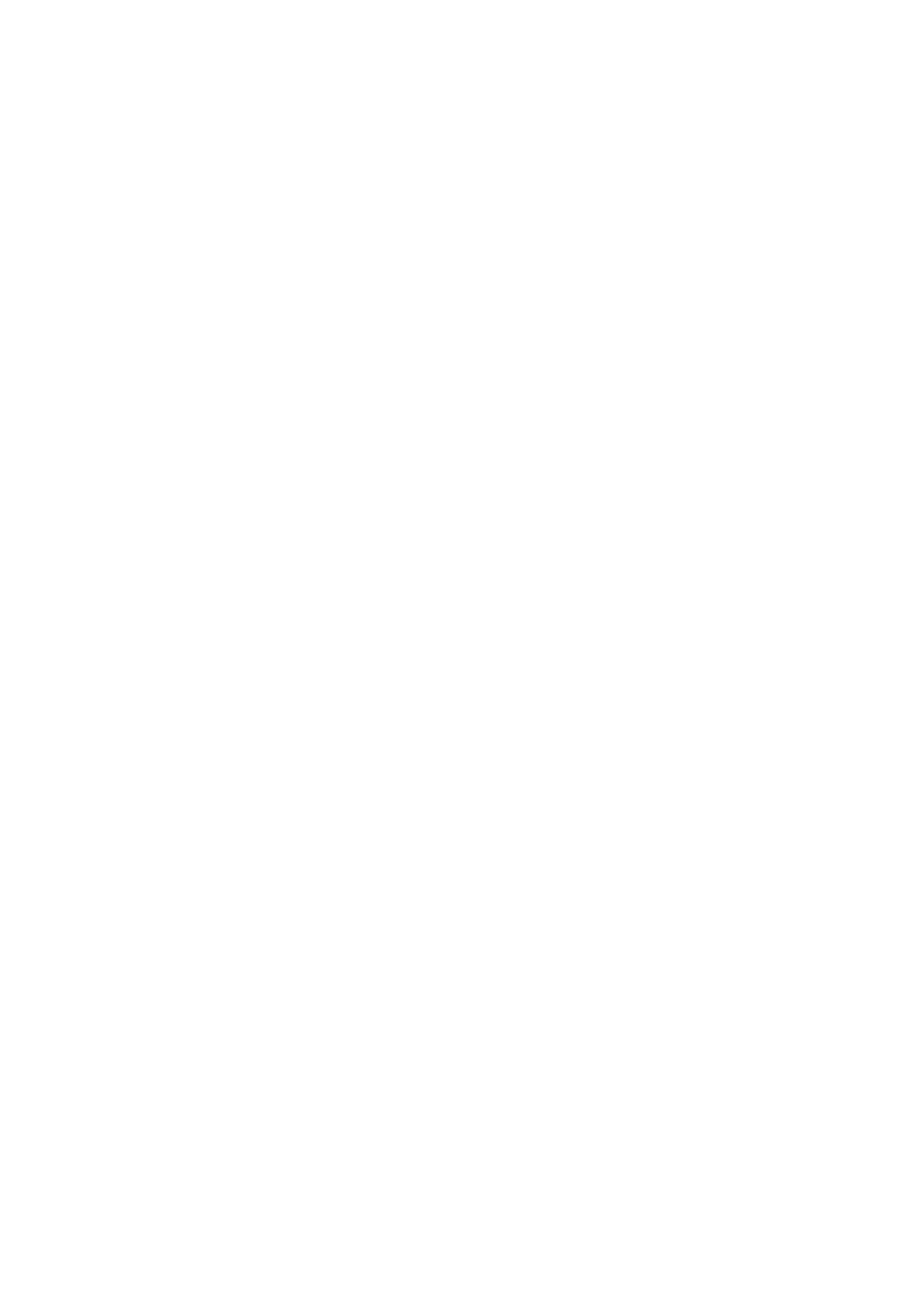# **UK ADC Ltd Association of Diving Contractors**



### **CONTENTS**

- 1. How the ADC Supervisors Scheme Works
- 2. Candidate Entry Criteria
- 3. Summary
- 4. Supervisors Manual Updating Arrangements
- 5. Application Forms (Members and Non-Members)

Issue 2022

## www.adc-uk.info

**The Association represents diving contractors who are involved with inland or inshore diving operations in the UK and Ireland.**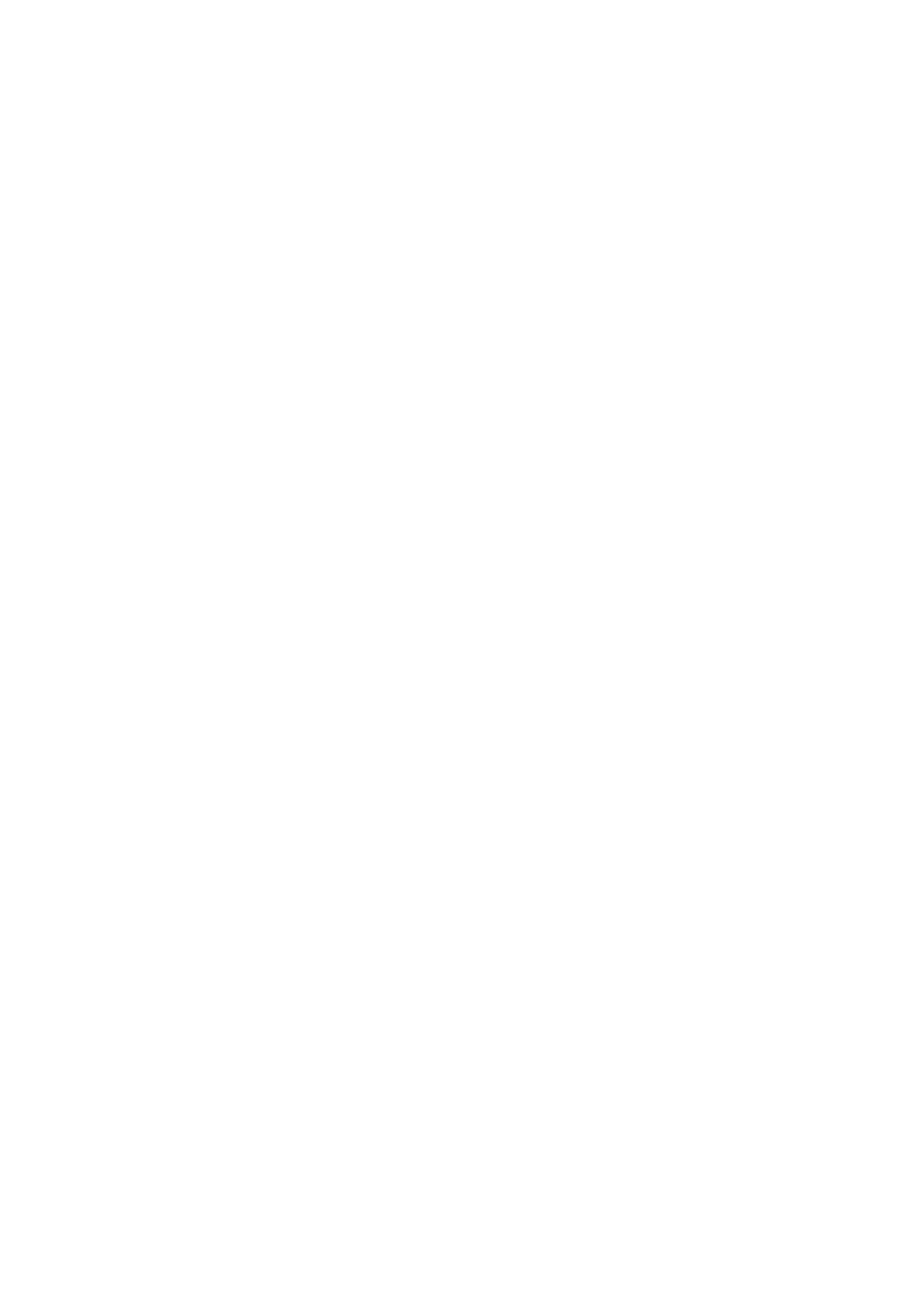# **ADC Supervisors Scheme:**



#### 1. **How the Scheme Works:**

The ADC Supervisors Scheme was set up by the Association on behalf of industry in 2000, as an action to promote a broader understanding of the importance of the role of the Diving Supervisor and to assist with the on-going development of Supervisors.

It remains a prime objective of the scheme that it must not make it unreasonably difficult for good, competent, experienced personnel to enter the scheme and obtain an ADC Diving Supervisor Scheme Certificate. 

Equally for the certificates to be seen by industry and client groups as a meaningful indication of competence, they must not be easy to obtain by personnel who do not have the necessary aptitudes for the task of Diving Operation Supervision.

It is recognised that this is a difficult balance to strike and so the following method of operation is designed in an effort to achieve this aim whilst seeking to ensure the on-going competence of certificated Supervisors.

- $(1)$  Candidates seeking to enter the scheme shall only be accepted when the Application Form  $(001)$  is countersigned by diving contractors who have notified their particulars to HSE as required under the Diving at Work Regulations 1997.
- (2) The Diving Contractor must countersign the form confirming that the candidate's information is correct and that they meet all elements of the entry criteria.
- (3) It is important that the Diving Contractor representative counter signing the form is a responsible person acting on behalf of the diving contractor and is clearly identified to enable random checks on applications being received. In the case of an ADC member company, this should be the person who is the official point of contact.
- $(4)$  The application form, along with:
	- (a) A copy of the candidates diving certification.
	- (b) A copy of the First and last page from the diving log book.
	- (c) Two (high-resolution) passport size photographs of the candidate.
	- (Signed on the back by the contractor to confirm the name of the applicant)

Should be submitted to the secretary with the application.

- (5) Appropriate payment must be received by ADC before the Application form will be processed.
- (6) Upon receipt of a correctly completed application form, supporting documents and full payment, the ADC Secretary will register the candidate and send out the copy of the current Diving Supervisor Manual along with details about self-study requirements and requesting an examination.
- (7) Once the diving supervisor has studied the manual provided, the Inland / Inshore ACoP (L104), obtained an adequate understanding of the operational aspects of Diving Supervision as well as having developed an understanding of basic Health & Safety and any applicable legislation and feels they are ready to sit the examination, a completed Request for Exam Form (004) should be returned to the Secretary who will respond by E mail summarising the exam options.
- (8) The exam comprises 50 questions randomly selected from a bank of questions covering the five elements that make up the requirements of Diving Supervision:<br>(1) Legislation (2) F
	-
	- (1) Legislation (2) First Aid & Emergencies
	- $(3)$  Diving Physics and Calculations.  $(4)$  Operational Aspects.
	- (5) General Health & Safety
- 
- 

The exam can be taken in one of three ways:

#### **(A)** On Line Format:

Access codes and instructions will be issued to enable the candidate to sit the exam on line. 

The exam must be taken on the date and time confirmed by the Secretary.

The exam must be completed in one continuous attempt any break in continuity will render the exam sitting void.

A live webcam using a SKYPE account service will be required during the exam to allow

#### UK ADC Ltd – Supervisors Scheme Information Booklet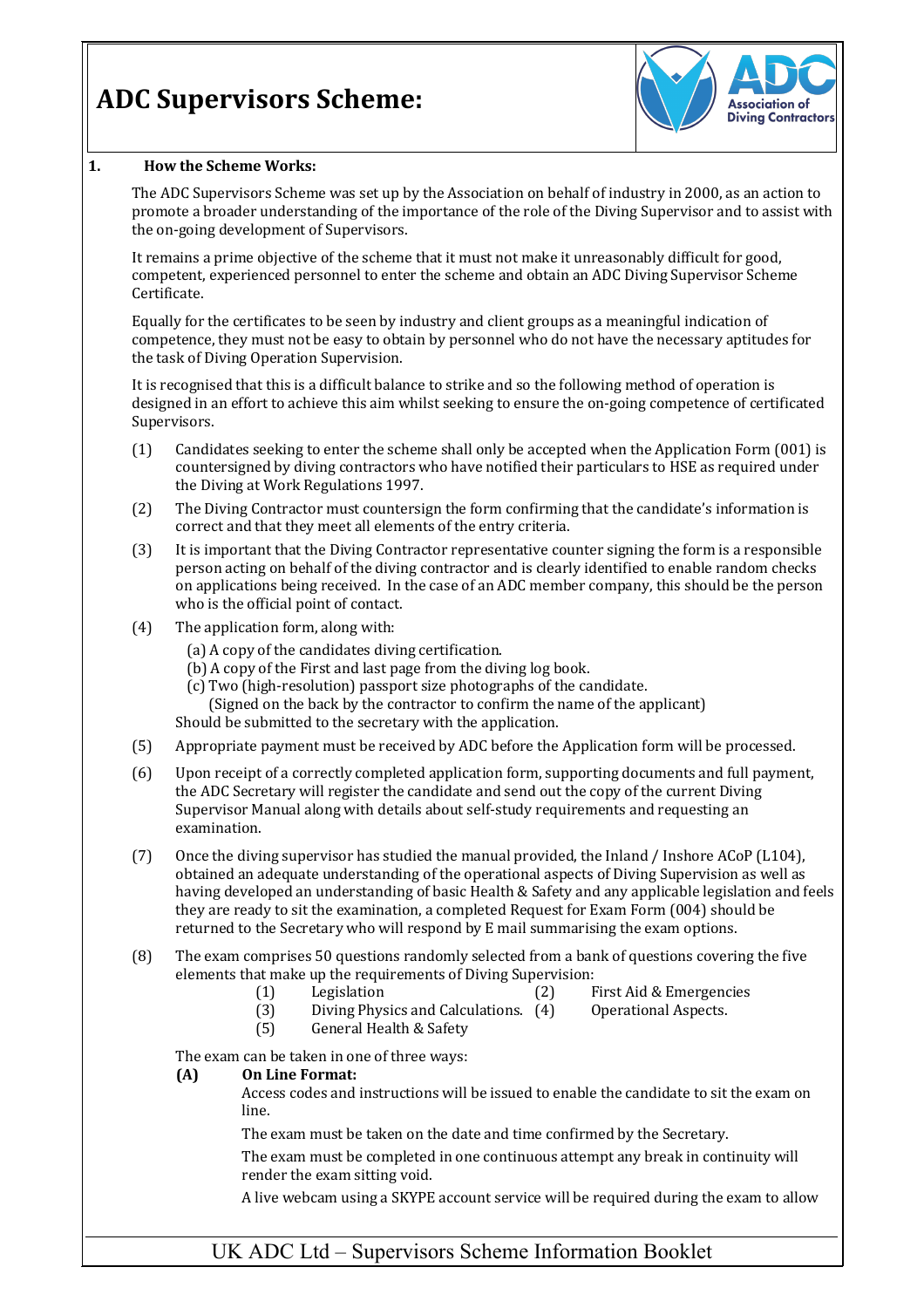|      |            | the Secretary to invigilate the exam to ensure the actual candidate is sitting the exam<br>without external assistance.                                                                                                                                                                                                                                                                                             |
|------|------------|---------------------------------------------------------------------------------------------------------------------------------------------------------------------------------------------------------------------------------------------------------------------------------------------------------------------------------------------------------------------------------------------------------------------|
|      |            | This exam format will be time limited to 60 minutes and be conducted in a closed book<br>format.                                                                                                                                                                                                                                                                                                                    |
|      |            | No review of answers submitted for previous questions will be permitted once the exam<br>has commenced.                                                                                                                                                                                                                                                                                                             |
|      |            | The pass requirement will be 80%.<br>Pass or fail status will be confirmed soon after completion.                                                                                                                                                                                                                                                                                                                   |
|      |            | Once the on line exam format has been requested the candidate will be provided with the<br>terms and conditions relating to this arrangement before the access codes are issued.                                                                                                                                                                                                                                    |
|      | (B)        | <b>Conventional Scheduled Exam Format (Paper format):</b><br>Available at any of the pre-arranged exam venues.                                                                                                                                                                                                                                                                                                      |
|      |            | Limited to one hour and will be conducted in a closed book format.<br>The pass requirement will be 80%.<br>The Secretary will mark papers as soon after completion of the exam as possible.                                                                                                                                                                                                                         |
|      | (C)        | <b>Special Arrangement Exam Sittings:</b>                                                                                                                                                                                                                                                                                                                                                                           |
|      |            | (Paper format)<br>To be organised directly with the Secretary.                                                                                                                                                                                                                                                                                                                                                      |
|      |            | All costs associated with organisation and invigilation to be paid by the sponsoring<br>contractor, candidate or candidates when multiple persons are involved.<br>Limited to one hour and will be conducted in a closed book format.<br>The pass requirement will be 80%.                                                                                                                                          |
|      |            | The Secretary will mark papers as soon after completion of the exam as possible.                                                                                                                                                                                                                                                                                                                                    |
| (9)  | checking.  | Successful candidates will be issued with a uniquely numbered card and paper certificate. ADC will<br>maintain a central register of valid names and certificate numbers such that details can be<br>confirmed and validated easily. In addition all valid certificates will be listed on the ADC website<br>and an additional list of lost, stolen, replaced or withdrawn cards will be retained for reference and |
| (10) |            | Candidates who fail will be notified in writing and will be provided an Exam Re-sit Application<br>Form (006) to enable them to seek a re-sit, should they wish to do so. A separate charge for the re-<br>sit will be applicable.                                                                                                                                                                                  |
| (11) |            | From 1st January 2011 all ADC Diving Supervisors certificates will be valid for a period of 5 years<br>from the date of issue. All existing certificates will also revert to a validity period of five years from<br>the same date. No change to certificate numbers or change of format will be required.                                                                                                          |
| (12) |            | All certificated Supervisors will be expected to keep a record of all dives supervised. In addition, all<br>Certificated Supervisors will be expected to complete at least one Continuing Professional<br>Development (CPD) session annually following issue of the certificate or for those issued prior to<br>the 1 <sup>st</sup> January 2011.                                                                   |
| (13) |            | CPD sessions will be available on line. They will comprise a summary document that should be<br>read and downloaded if required. An on-line signature will be required to confirm that the session<br>has been completed. Certificated Supervisors who fail to complete two consecutive CPD sessions<br>will have their certificates withdrawn.                                                                     |
| (14) | necessary. | In year 5, the CPD session will comprise a validation assessment that if passed will confirm the<br>validity of the Supervisors certificate. Two attempts at passing the validation assessment will be<br>permitted before a certificate is withdrawn and the need to sit a new Supervisors Exam becomes                                                                                                            |
| (15) |            | It will not be the responsibility of the ADC Secretary to advise or alert certificated supervisors of<br>the need to complete the annual CPD session.                                                                                                                                                                                                                                                               |
| (16) |            | Registered Supervisors or supervisor candidates will be provided access codes for the ADC website<br>once only. Any subsequent request to confirm codes that have been lost or misplaced will attract<br>an administration charge, to be paid to ADC in advance of the codes being confirmed.                                                                                                                       |
| (17) |            | Any appeal by a Supervisor or candidate resulting from any of the above sections will be presented<br>to the ADC Management Committee. A deposit payment of £100 will be payable by the individual<br>making the appeal. This deposit payment to be refunded, if the committee up holds the appeal.                                                                                                                 |
|      |            |                                                                                                                                                                                                                                                                                                                                                                                                                     |

*The Inland / Inshore Diving Supervisors Scheme Guide UK ADC Ltd – 2022* 

Г

 $\overline{\phantom{a}}^2$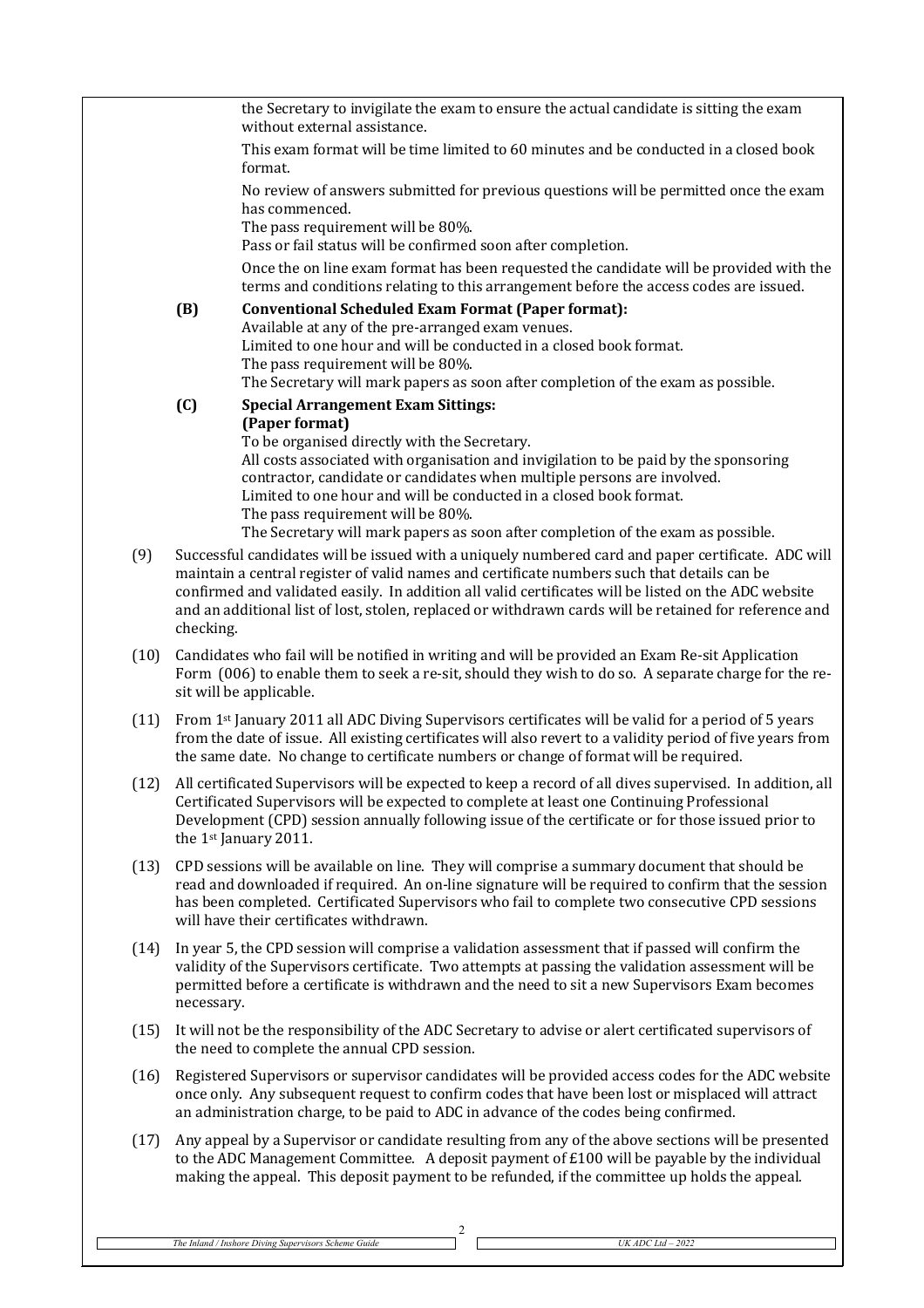#### **2. Candidate Entry Criteria:**

| Applications to enter the scheme will not be accepted from individuals under any circumstances.               |                                                                                                                                                                                                                                                                                                                                                                                                   |  |  |  |
|---------------------------------------------------------------------------------------------------------------|---------------------------------------------------------------------------------------------------------------------------------------------------------------------------------------------------------------------------------------------------------------------------------------------------------------------------------------------------------------------------------------------------|--|--|--|
| A diving contractor must countersign all applications.                                                        |                                                                                                                                                                                                                                                                                                                                                                                                   |  |  |  |
| The nominated candidate must meet the following entry criteria:<br>Must be a minimum of 24 years old.<br>Age: |                                                                                                                                                                                                                                                                                                                                                                                                   |  |  |  |
| <b>Qualifications:</b>                                                                                        | Must have held at least HSE Surface Supplied (or an equivalent) for two years.                                                                                                                                                                                                                                                                                                                    |  |  |  |
| <b>Experience:</b>                                                                                            | Must have at least 200 commercial dives (not including training dives) using surface                                                                                                                                                                                                                                                                                                              |  |  |  |
|                                                                                                               | supplied equipment. At least 100 of these must be inland / inshore dives carried out in<br>the UK or Ireland. Dives carried out offshore or in other countries may count towards<br>the 200 total but not towards the 100 inland dives.                                                                                                                                                           |  |  |  |
| <b>Training:</b>                                                                                              | While candidates may have attended and passed a formal training scheme run by a<br>training school, this is not a mandatory requirement of the scheme. ADC will make<br>available an Inland / Inshore Diving Supervisors Manual and a guidance document that<br>will contain guidance to the sources of all of the theoretical and practical knowledge<br>required in relation to the ADC scheme. |  |  |  |
| Sponsorship:                                                                                                  | A senior person in an Inland/Inshore diving contractor must sponsor Applications. In<br>the case of ADC members this should be the formal ADC point of contact. If an<br>application is received from a non ADC member company then the management<br>committee will decide on the detailed level of support and recommendation required.                                                         |  |  |  |
| <b>Examination:</b>                                                                                           | Candidates must sit and pass a 50-question examination set by ADC. This will be one of<br>the formats outlined in the How The Scheme Works guidance above.                                                                                                                                                                                                                                        |  |  |  |
| <b>Special Cases:</b>                                                                                         | The setting up of a scheme such as this did initially result in a number of special cases.<br><b>Exceptions will no longer be made.</b>                                                                                                                                                                                                                                                           |  |  |  |
| <b>Timescale:</b>                                                                                             | It is intended that diving supervisors employed by ADC members will be encouraged to<br>hold a valid ADC Supervisor Certificate after the 1st January 2011                                                                                                                                                                                                                                        |  |  |  |
| Costs:                                                                                                        | The registration fee includes all costs associated with the administration of the scheme<br>up to and including the issue of certificates to successful candidates, where the on-line<br>or scheduled exam formats are required.                                                                                                                                                                  |  |  |  |
|                                                                                                               |                                                                                                                                                                                                                                                                                                                                                                                                   |  |  |  |
|                                                                                                               | Any additional costs associated with making special arrangements or<br>coordinating independent invigilation of exams to meet the requirements of<br>specific candidates or contractors will be in addition to the initial registration fee<br>and be payable in advance of the exam sitting. The Association publishes the                                                                       |  |  |  |
| <b>Failures:</b>                                                                                              | current charges annually.<br>Should a candidate fail the exam they will be allowed to re-sit after a gap of at least 1<br>month. Should they fail the re-sit, the candidate must wait at least 6 months before<br>trying / attempting a further exam and they will be expected to pay the full cost<br>associated with making an initial application.                                             |  |  |  |
|                                                                                                               | Any person who fails at the third attempt will not be permitted to sit the exam again for<br>a minimum period of 2 years and will again be expected to apply to be entered into the<br>scheme in the normal way.                                                                                                                                                                                  |  |  |  |
| <b>Chambers:</b>                                                                                              | Chamber operation will not form part of the basic supervisor exams, however<br>Supervisors should be aware that they have a requirement to know and understand the<br>operation of chambers and may be required to control the operation of them in an<br>emergency situation.                                                                                                                    |  |  |  |
|                                                                                                               | Competence in the operation of chambers should however be sought separately<br>by all Certificated Supervisors.                                                                                                                                                                                                                                                                                   |  |  |  |
| <b>Contractors:</b>                                                                                           | A notified diving contractor must countersign all applications.                                                                                                                                                                                                                                                                                                                                   |  |  |  |
|                                                                                                               | By countersigning the application form, contractors are confirming that they have<br>checked relevant documents, are aware that the candidate meets the criteria and is<br>competent to be entered into the scheme.                                                                                                                                                                               |  |  |  |
|                                                                                                               | The scheme administrator may be expected to conduct secondary checks but will<br>generally be reliant on the signed form as the instruction to enter the candidate to the<br>scheme.                                                                                                                                                                                                              |  |  |  |
| <b>Records:</b>                                                                                               | ADC will retain records relating to all candidates for future reference. Candidates<br>should refer to the ADC Privacy Policy on the ADC website www.adc-uk.info.                                                                                                                                                                                                                                 |  |  |  |

 $\Gamma$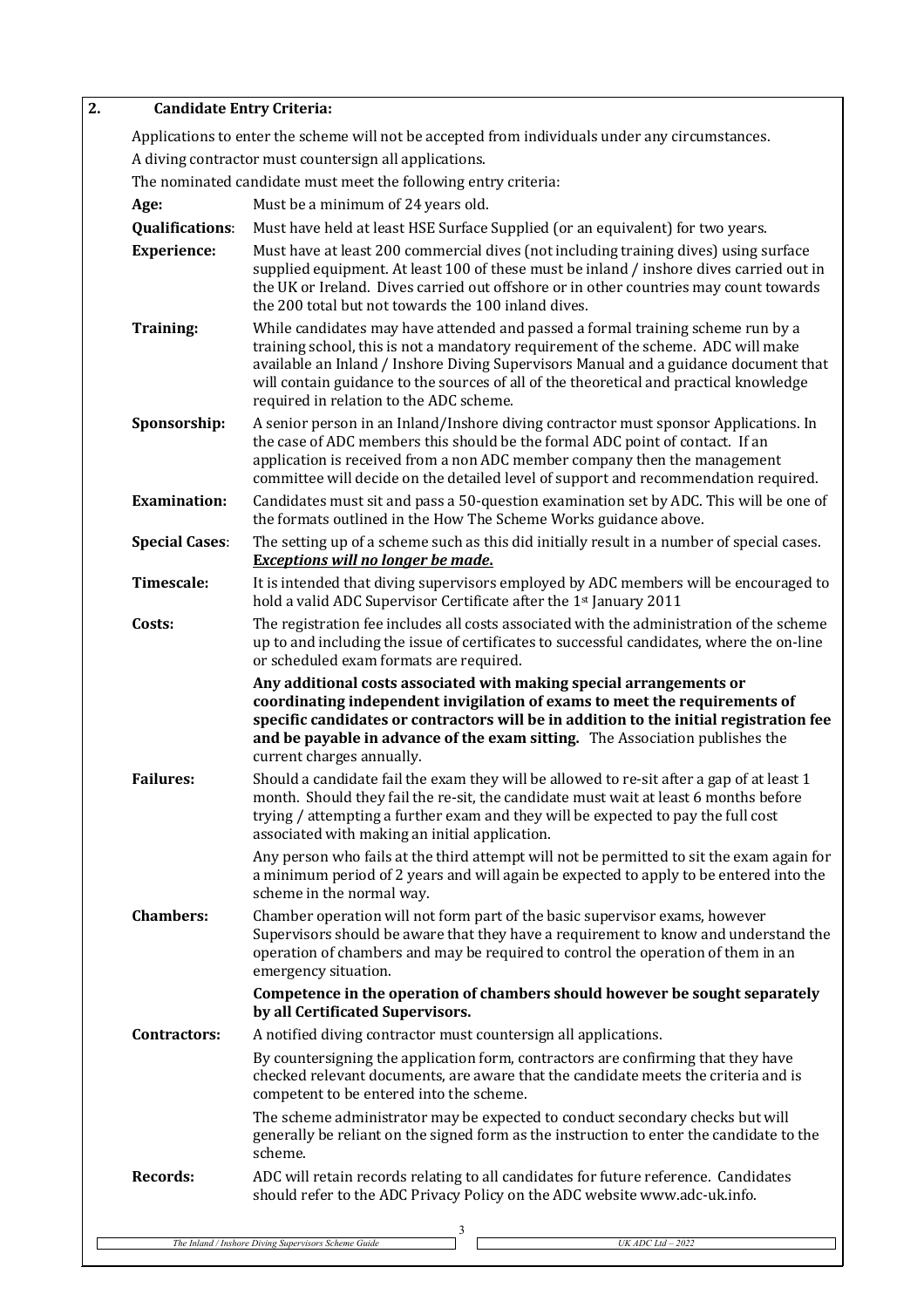#### **3. Summary**

- 1. This review of the ADC Supervisors Scheme is seen as an opportunity to refresh and update the scheme to ensure that it remains an industry-leading requirement that seeks to continually improve the quality of personnel placed in the highly responsible position of Diving Supervisor.
- 2. The CPD element and validation assessment every fifth year, seeks to ensure that all supervisors actively work to develop and maintain their competency and that those who do not complete the sessions or who withdraw from the industry are no longer able to retain a valid ADC certificate.
- 3. ADC is seeking to keep the cost of administration of the scheme to a minimum, and as a result mitigate the cost of initially obtaining and retaining a valid certificate. However this may change if the cost burden of running the scheme increases.
- 4. The role of Diving Supervisor is one of significant responsibility. Those Supervisors who are unable to effectively manage their own time to complete one CPD session per year, put into question their ability to manage an active site where many activities may be occurring simultaneously.
- 5. ADC will continually strive to improve the standard of supervisors that are available for Inland / Inshore operations, by refreshing and updating the scheme arrangements periodically.

#### **4 Supervisors Manual - Updating Arrangements.**

#### **4.1 Purpose of the Manual**

- 1. The Supervisors Manual has been compiled as an easy to use reference document for Diving Supervisors or others, and is provided to all candidates entering the ADC Supervisors Scheme as a self-study aid.
- 2. The content is not intended to cover every aspect of diving, but focuses on elements that the Supervisor will benefit from understanding and being able to refer to from time to time.
- 3. A knowledge and understanding of the content of this manual alone does not make someone 'competent' to supervise a diving operation, but acts as one significant step in acquiring some of the knowledge, and explains some of the range of skills that will be necessary to safely conduct diving operations in the UK.
- 4. On-going reference to other sources of reference material, as well as having the opportunity to practice and evolve the skills necessary, will only come from experience gained on an operational diving site.
- 5. Supervisors will need to have a knowledge and understanding of other aspects of commercial diving operations Inland / Inshore, as well as having the appropriate training in the use of equipment used on the site.

#### **4.2 Layout of the Manual**

- 1. The Second Edition of the Manual is presented in a four ring, multiple sections loose-leaf format.
- 2. This format has been selected as the simplest format to allow future revisions of the sections to be updated.
- 3. Industry Best Practice, legislation, British or European Standards and guidance documents are periodically reviewed and updated. Any number of things could therefore result in the need to revise or change text contained in one or more of the sections.

#### **4.3 Updating Arrangements**

- 1. When required, complete new sections will be updated and issued via the ADC website as a pdf file for download and printing by the individual owner of the manual.
- 2. It is currently intended that there will be no charge for downloading the updated sections to any certificated Supervisors or registered candidate.
- 3. Notification of the issue of an updated section will be made known via ADC circulars, primarily circulated to members, but also via industry journals and will be displayed on the front page of the ADC website.

4

#### **5. Application Forms**

- **5.1 Members Form**
- **5.2 Non-Members Form**

*The Inland / Inshore Diving Supervisors Scheme Guide UK ADC Ltd – 2022*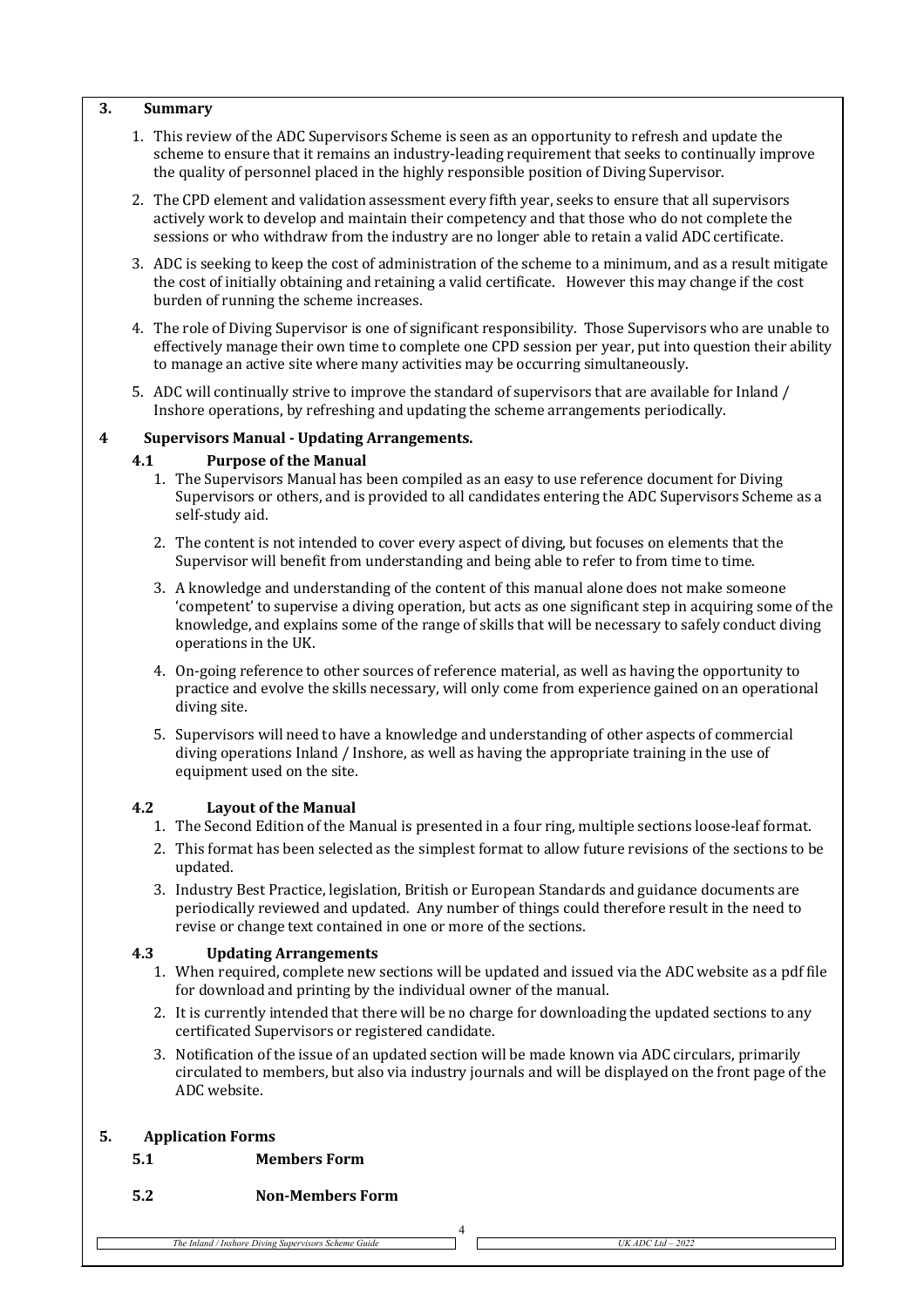## **UK ADC Ltd**

# **ADC Supervisors Scheme 2022**



### **ADC MEMBERS APPLICATION**

*(Please write clearly or type. One form per Applicant)*

| <b>Applicant Details:</b> |     |  |                        |       |
|---------------------------|-----|--|------------------------|-------|
| Name:                     |     |  |                        |       |
| Home                      |     |  |                        |       |
| <b>Address:</b>           |     |  |                        |       |
| <b>Post Code:</b>         |     |  | <b>E Mail Address:</b> |       |
| Tel No:                   |     |  |                        |       |
| Date of Birth:            | Day |  | Month:                 | Year: |

| <b>Sponsoring Diving Contractors Details:</b> |        |           |  |
|-----------------------------------------------|--------|-----------|--|
| Company:                                      |        |           |  |
|                                               |        |           |  |
| <b>Address:</b>                               |        |           |  |
|                                               |        | Postcode: |  |
| Tel No:                                       | Email: |           |  |
| <b>Position:</b>                              |        |           |  |
| <b>Print Name:</b>                            |        |           |  |
| Signed:                                       |        | Date:     |  |

We consider this applicant to be competent to act as an Inland / Inshore Supervisor.

On behalf of the above diving contractor:

#### **We confirm that the above supervisor applicant complies with the enrollment criteria:**

- Is aged at least 24
- \* Has held a surface diving (not SCUBA) certificate for at least 24 months, that is on the HSE "approved" list
- \* Has carried out at least 200 commercial dives (not including training dives) using surface supplied equipment
- \* At least 100 of these dives were carried out Inland / Inshore in the UK or Ireland

We recommend this candidate to be enrolled in the ADC Diving Supervisor Scheme.

To support this application we provide the following documents:

- (1) Copy of the applicants Diver Training Certification (1 Page maximum)
- (2) Copy of the last entry from the divers Log Book
- (3) 2 x Passport size photographs (High Resolution required)

#### **The enrolment fee is £100.00 payable in advance of Registration.**

*(Payment by Bank transfer, Cheque or Card to: UK ADC Ltd, with application. Contact the Secretary for bank account details, a Pro Forma Invoice or to pay by card. secretary@adc-uk.info / 0333 121 5474*

*Please note by completing and submitting this form to ADC. You are agreeing for your data to be held by ADC and for you to be contacted for the purposes of maintaining your registration with ADC. Should you pass your exam you are also agreeing for your name, date certificated and number of CPD's completed to be shown on the ADC website as a certificated Supervisor.* ADC takes your privacy seriously and will only use your personal information to administer your account and to provide products and services you have requested from us. You have the right to request and amend information we hold on you by contacting ADC. Please also take notice of our Privacy Policy on the ADC website.

| UK ADC Ltd, The Secretary, PO Box 3138, Reading, RG1 9FN |                    |  |
|----------------------------------------------------------|--------------------|--|
| <b>Members Application Form</b>                          | Form No: MA/22/001 |  |